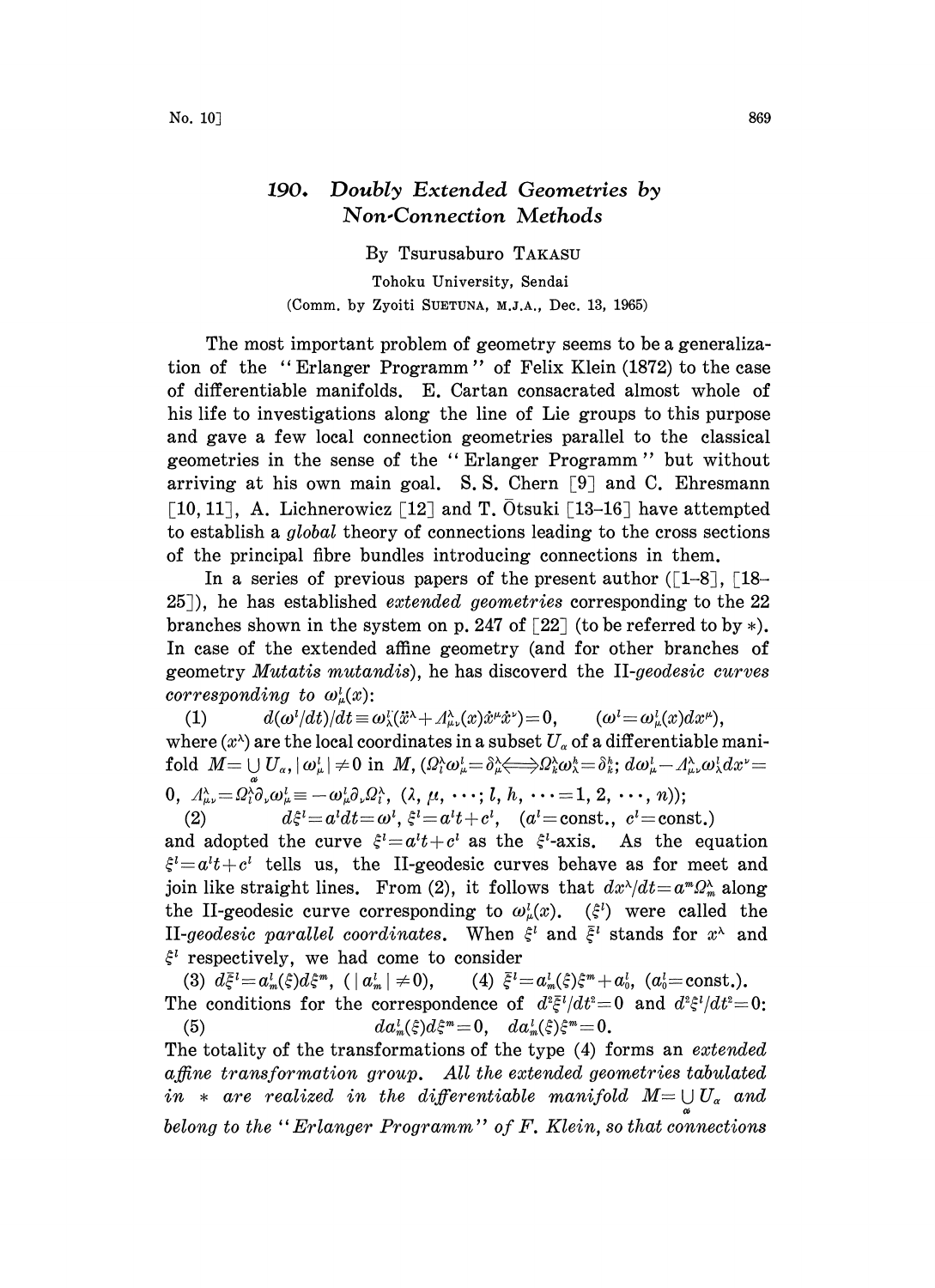become not necessarily indispensable  $([-1-8], [18-25]).$ 

We are now in the situation to extended all such geometries  $doubly$  to the case:

 $\begin{aligned} &\psi_{\text{max}} = \omega_{\mu}^{l}(x, \dot{x}, \cdots, x)dx^{\mu}, \quad (|\omega_{\mu}^{l}| \neq 0 \text{ in } M; \dot{x} = dx/dt, \text{ etc.}), \ &\text{the geometries of Finsler-Craig-Synge-Kaway} \end{aligned}$  $(6)$ including the geometries of Finsler-Craig-Synge-Kawaguchi spaces [26-30]. In this note, it is commenced with the cases of the *doubly* extended affine and the doubly extended Euclidean geometries.

1. High-orderly line-elemented II-geodesic curves. Set

 $(1.1) \qquad \omega^{\text{def}} = \omega_{\mu}^{l}(x, \dot{x}, \cdots, x)dx^{\mu}, \quad (l, m, \cdots; \lambda, \mu, \cdots = 1, 2, \cdots, n),$ (1.1)  $\omega^i = \omega^i_\mu(x, \dot{x}, \dots, x) dx^\mu$ ,  $(l, m, \dots; \lambda, \mu, \dots = 1, 2, \dots, n)$ ,<br>where  $\dot{x} = dx/dt$ , etc. and the 1-forms  $\omega^i$  are assumed to be not exact in general and to be linearly independent, so that the condition

 $(1.2) \qquad |\omega_{\mu}^{l}(x, \, \dot{x}, \, \cdots, \, \overset{_{(m)}}{x})\, | \neq 0 \, \text{ in a differentiable manifold } \, M$ is satisfied. Since  $(1.1)$  is written in an *invariant form*,  $\omega^i$  are global in  $M = \bigcup U_{\alpha}$ .

For the system  $\omega_{\mu}^{l}(x, \dot{x}, \cdots, x),$  we introduce  $\Omega_{l}^{\lambda}(x, \dot{x}, \cdots, x)$  by the condition:

(1.3)  $Q_t^{\lambda} \omega_{\mu}^l = \delta_{\mu}^{\lambda} \Longleftrightarrow Q_k^{\lambda} \omega_{\lambda}^h = \delta_k^h,$ where the  $\delta$ 's are Kronecker deltas. We define the connection parameters  $A_{\mu\nu}^{\lambda}(x, \dot{x}, \cdots, x)$  of teleparallelism for  $\omega_{\mu}^{\lambda}$  and  $\Omega_{\iota}^{\lambda}$  by

(1.4) 
$$
d\omega_{\mu}^{1} - A_{\mu\nu}^{\lambda} \omega_{\lambda}^{1} dx^{\nu} = 0, \quad \text{(cf. (1.6))}.
$$
Consider a normalized curve  $x^{\lambda} - x^{\lambda}(t)$ .

Consider a parametrized curve  $x^2=x^2(t)$ .

A straight forward calculation shows us the identity (cf. (1)): 
$$
d(\omega^i/dt)/dt \equiv \omega_\lambda^i(x, \dot{x}, \cdots, x)(\ddot{x}^\lambda + A^\lambda_{\mu\nu}\dot{x}^\mu\dot{x}^\nu),
$$

(1.6) 
$$
A_{\mu\nu}^{\lambda} = \Omega_l^{\lambda}(x, \dot{x}, \cdots, x) \left[ \frac{\partial}{\partial x^{\nu}} + \frac{\ddot{x}^{\sigma}}{\dot{x}^{\nu}} \frac{\partial}{\partial \dot{x}^{\sigma}} \right]
$$

$$
+\ \cdots \ + \frac{\overset{_{(m+1)}}{x^{\sigma}}}{\overset{\circ}{x}^{\nu}} \frac{\partial}{\overset{_{(m)}}{\partial x^{\sigma}}} \bigg] \omega_{\mu}^{l}(x,\, \dot{x},\, \cdots, \overset{_{(m)}}{x}).
$$

From (1.5), we obtain

(1.7) (i)  $d(\omega^{i}/dt)/dt=0$ , (global). (ii)  $\ddot{x}^{\lambda}+A_{\mu\nu}^{\lambda}\dot{x}^{\mu}\dot{x}^{\nu}=0$ , (local). The differential equations

$$
\begin{aligned}\n\text{(ii)} &= \ddot{x}^{\lambda} + \bar{A}^{\lambda}_{\mu\nu} \dot{x}^{\mu} \dot{x}^{\nu} = 0, \quad (\bar{A}^{\lambda}_{\mu\nu} = (A^{\lambda}_{\mu\nu} - A^{\lambda}_{\nu\mu})/2) \\
\text{with } \text{div}(A^{\mu\nu}) &= 0, \quad (\bar{A}^{\mu}_{\mu\nu} = (A^{\lambda}_{\mu\nu} - A^{\lambda}_{\nu\mu})/2)\n\end{aligned}
$$

define the *autoparallel curves* of teleparallelism of  $\omega_{\mu}^{l}$  and  $\Omega_{l}^{s}$ . Indeed, we can easily deduce (1.6) from

 $d\omega_{\mu}^l - A_{\mu\nu}^{\lambda} \omega_{\lambda}^l dx^{\nu} = 0$  or  $d\Omega_l^{\lambda} + A_{\mu\nu}^{\lambda} \Omega_l^{\mu} dx^{\nu} = 0$ .

The (i) is convenient for the study of the global properties: The identity

(1.5)'  $\Omega_t^{\lambda} d(\omega^t/dt)/dt = \ddot{x}^{\lambda} + A_{\mu\nu}^{\lambda} \dot{x}^{\mu} \dot{x}^{\nu}$ 

transforms the global path (i) piece-wise onto the local path (ii) by the inverse transformation of  $(1,1)$ :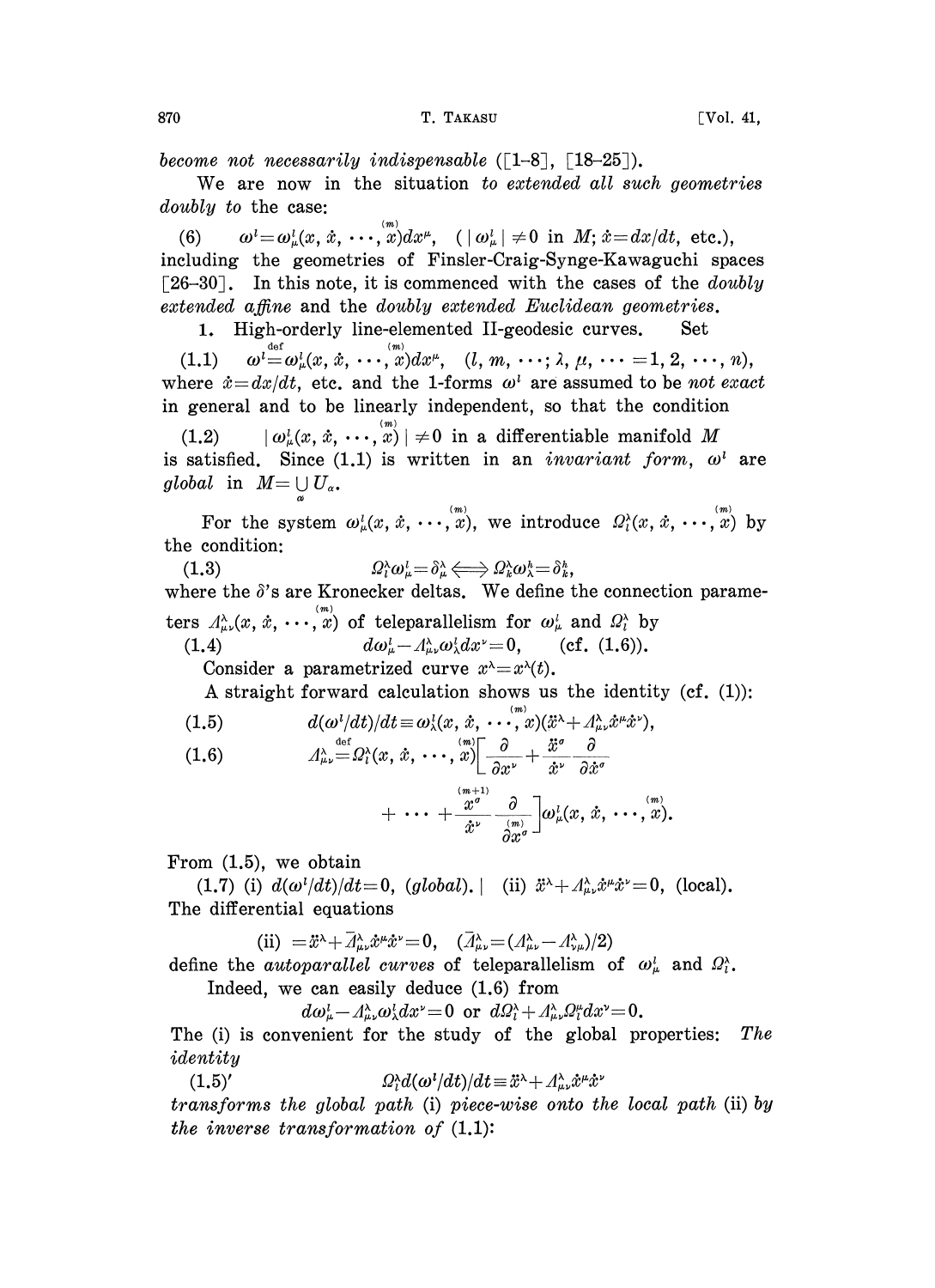No. 10 Doubly Extended Geometries by Non-Connection Methods 871

$$
(1.1)'\qquad \qquad dx^{\lambda} = \Omega_t^{\lambda}(x, x, \cdots, x)\omega^{\iota}.
$$

The differential equations are integrated readily:

(1.8)  $\omega^i = a^i dt$ , (a<sup>t</sup>: const.), (1.8)  $\omega^{l} = a^{l}dt$ , (a<sup>t</sup>: const.), (1.9)  $\int (\omega^{l}/dt)dt = a^{l}t + c^{l}$ , (c<sup>t</sup>: const.), the integration (1.9) being guided by the simple clear form  $a^{l}dt$  of

(1.8). We set  $\xi^{i} = a^{i}t+c^{i}$ , so that

(1.10) 
$$
\xi^{l} = \int (\omega^{l}/dt)dt = a^{l}t + c^{l}.
$$

From  $(1.10)$ , we see that the curves represented by  $(1.7)$ ,  $(i)$  or by (1.10) behave as for meet and join like straight lines. We will call these curves high-orderly line-elemented II-geodesic curves.

The  $(1,1)$  may be rewritten as follows:

(1.13) 
$$
d\xi^{l} = a_{\mu}^{l}(x, \dot{x}, \cdots, x) dx^{\mu}.
$$

The first equation (i) of  $(1.7)$  may now be rewritten as follows:  $d^2\xi^l/dt^2=0.$ 

Multiplying (1.8) with  $\Omega_i^{\lambda}$ , we see that the relations

 $dx^{\lambda}/dt = a^{\hbar}\Omega_{\hbar}^{\lambda}(x, \, \dot{x}, \, \cdots, \, \dot{x})$ 

hold along the high-orderly line-elemented II-geodesic line-elements.

We will call the  $(\xi^i)$  the *doubly extended* II-geodesic parallel coordinates corresponding to  $a<sub>\mu</sub><sup>1</sup>(x, \dot{x}, \dots, \overset{m}{x})$  referred to the highorderly line-elemented II-geodesic coordinate axes. The  $(\xi^i)$  are global for  $\bigcup U_{\alpha}$ .

2. Double extension of the affine transformation group by extending the group parameters doubly to functions of coordinates  $x^{\lambda}$  and line-elements of higher order. In particular, the  $(\xi^i)$  can stand for  $(x^{\lambda})$ , so that we come to consider

 $(2.1) \qquad \quad d{\bar \xi}^{\,l}\!\!=\!a_{\hbar}^l(\xi, \dot{\xi},\, \cdots, \dot{\bar \xi}) d\xi^{\hbar}, \;\;\; (\mid a_{\hbar}^l(\xi, \dot{\xi},\, \cdots, \dot{\bar \xi})\mid \,\neq\, 0\;\; {\rm in}\;\; M)$ in place of (1.13) for the II-geodesic line-elements of higher order correspending to  $a_h^l(\xi, \dot{\xi}, \cdots, \dot{\xi})$ .

In order that the high-orderly line-elemented II-geodesic curves  $\xi^{(t)}(t)$ ,  $(d^2\xi^{(t)}/dt^2=0)$  may be transformed by (2.1) into high-orderly lineelemented II-geodesic curves  $\bar{\xi}^{l}(t)$ ,  $(d^{2}\bar{\xi}^{l}/dt^{2})=0$  corresponding to  $a_k^l(\xi, \dot{\xi}, \cdots, \dot{\xi}),$  we must have

(2.2)  $da_h^l(\xi, \dot{\xi}, \cdots, \dot{\xi})d\xi^h = 0$ along the high-orderly line-elemented II-geodesic line-elements. For, from (2.1), we obtain

(2.3) 
$$
\ddot{\xi}^i = \dot{a}_h^l(\xi, \dot{\xi}, \cdots, \dot{\xi}) \dot{\xi}^h + a_h^l(\xi, \dot{\xi}, \cdots, \dot{\xi}) \ddot{\xi}^h.
$$
 Integrating (2.1) along the  $\bar{\xi}^l$ -axis, we obtain

$$
\bar{\xi}^{\ell} = a_{h}^{\ell}(\xi, \dot{\xi}, \cdots, \dot{\xi}^{m}) \xi^{h} - \int \xi^{h} (da_{h}^{\ell}(\xi, \dot{\xi}, \cdots, \dot{\xi}^{m})/dt) dt.
$$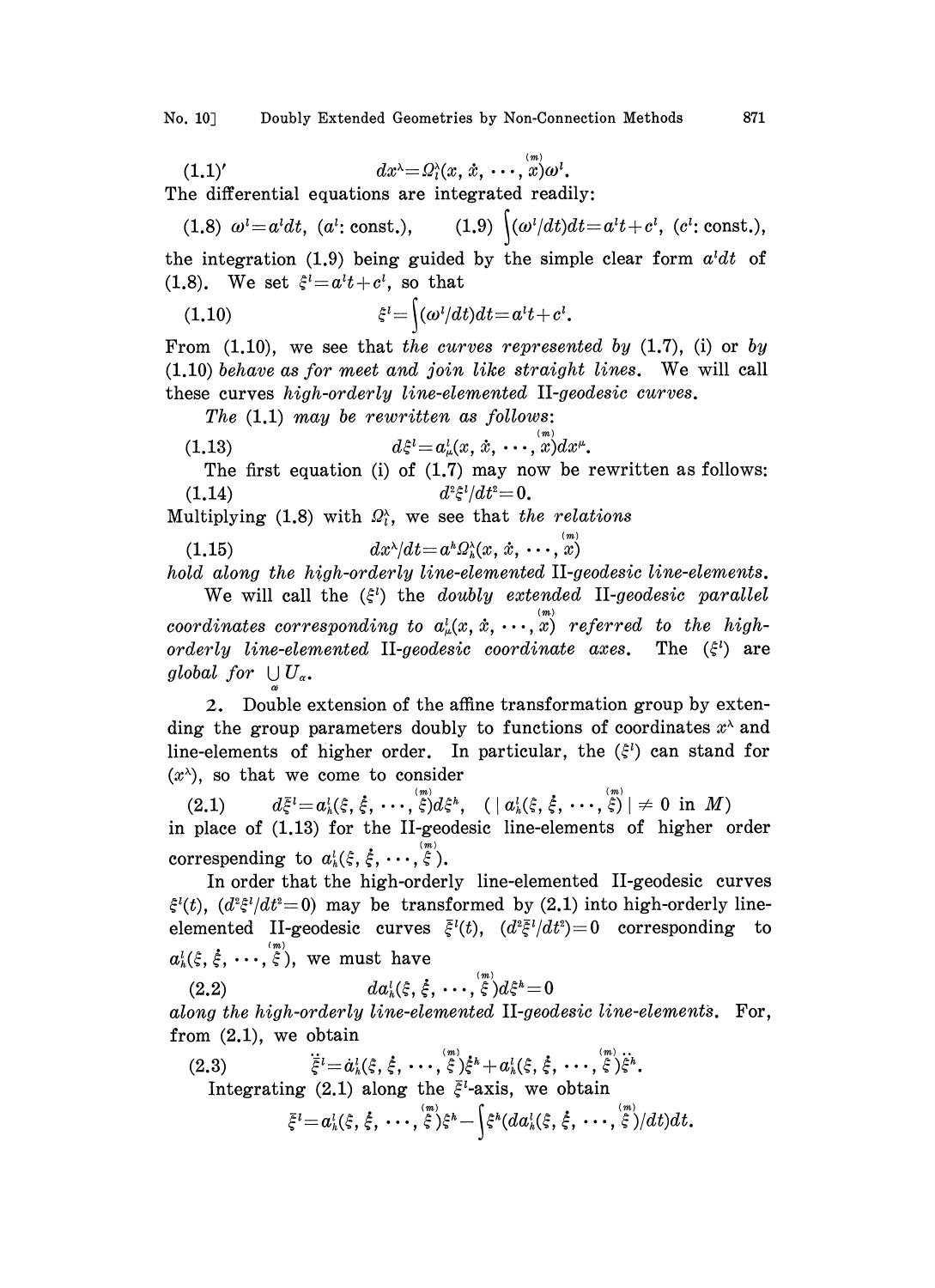NOW

$$
\Big\{\xi^{\imath}\,\frac{d a^{\imath}_{\scriptscriptstyle h}}{d t} d t\!=\!\int\!\!\frac{d a^{\imath}_{\scriptscriptstyle h}}{d t} d t\Big\{d \xi^{\imath}\!=\!\!\int\!\!\Big\{\!\!\frac{d a^{\imath}_{\scriptscriptstyle h}}{d t} d t d \xi^{\imath}\Big\}\!=\!\mathrm{const.}\;= \!a^{\imath}_{\scriptscriptstyle 0},\,\,\mathrm{say},
$$

by  $(2,3)$ . Thus we have

(2.4) 
$$
\bar{\xi}^{i} = a_{h}^{i}(\xi, \dot{\xi}, \cdots, \dot{\xi}) \xi^{h} + a_{0}^{i}
$$

 $\bar{\xi}^l \! = \! a_h^l(\xi, \vec{\xi})$ <br>transform We will call the transformation  $(2.4)$  doubly extended affine transformation.

From  $(2.2)$  and  $(2.4)$ , we see that

(2.5)  $da_k^l(\xi, \dot{\xi}, \cdots, \dot{\xi})\xi^h = 0$ 

for the high-orderly line-elemented II-geodesic line-elements (cf.  $(5)$ ).

That the totality of the doubly extended affine transformations (2.6)  $\bar{\xi}^h = a^h_k(\xi, \dot{\xi}, \cdots, \dot{\xi})\xi^k + a_0^h, \quad (a_0^h = \text{const.}, \ |a_k^h| \neq 0),$ 

whose inverse transformations are

$$
(2.7) \qquad \qquad \xi^k = \Omega^k_h(\bar{\xi},\dot{\bar{\xi}},\cdots,\dot{\bar{\xi}})^2_{\bar{\xi}}h + \Omega^k_0, \quad (\Omega^k_0 = \text{const.}, \ | \ \Omega^k_h | \neq 0),
$$

(2.6)  $\zeta = M_k(\xi, \xi, \dots, \xi) \xi^* + M_0^{\xi}, \quad (M_0 = 0)$ <br>
(2.8)  $a_k^h \Omega_k^l = \delta_k^l \iff a_k^l \Omega_k^h = \delta_k^l$ <br>
(ms a group ( $\overline{\mathfrak{B}}$ , say), may be proved quite

be transformations are<br>  $\xi^k = \Omega_k^k(\bar{\xi}, \dot{\bar{\xi}}, \cdots, \dot{\bar{\xi}}) \bar{\xi}^h + \Omega_0^k$ ,  $(\Omega_0^k = \text{const.}, |\Omega_k^k| \neq 0)$ <br>  $a_k^h \Omega_k^l = \delta_k^l \Longleftrightarrow a_k^l \Omega_k^h = \delta_k^l$ ,<br>
up ( $\bar{\mathfrak{B}}$ , say), may be proved quite as in p. 65 c<br>
he group  $\bar{\mathfrak{B}}$ forms a group ( $\overline{\circ}$ , say), may be proved quite as in p.65 of [23]. We will call the group  $\overline{\mathfrak{G}}$  the *doubly extended affine group.*  $\overline{\mathfrak{G}}$  contains the extended affine group  $\mathcal{B}$  ([23], p. 65) as subgroup. The group  $\mathcal{B}$  contains the ordinary affine group as subgroup.

. Doubly extended equi-affine group. The totality of the elements of the doubly extended affine group such that

$$
(3.1) \hspace{3.1em} | \hspace{.1em} a^{\prime}_{\hbar}(\xi,\,\dot{\xi},\,\cdots,\,\overset{_{\scriptscriptstyle{(m)}}}{\xi}) \hspace{.05em} | = 1
$$

form a subgroup of  $\overline{\mathfrak{G}}$ , which we will call the *doubly extended equi*affine group. It contains the extended equi-affine group  $([23], p. 61)$ as subgroup.

4. Another procedure. Another procedure of this note is to start with the fact that there exist in every differentiable manifolds  $M = \bigcup U_{\alpha}$  II-geodesic curves (1). For them, (1.8), (1.15), (2.2), (2.3), and (2.5) become respectively to:

(4.1)  $\omega^i = \omega^i_\mu(x)dx^\mu = a^i dt$ , (4.2)  $dx^\lambda/dt = a^k\Omega^{\lambda}_h(x) = \alpha^{\lambda}$ ,

(4.3)  $\xi^i = a^i_\mu(x)x^\mu + a^i_0,$  (4.4)  $da^i_\mu(x)dx^\mu = 0$ , (4.5)  $da^i_\mu(x)x^\mu = 0$ , provided that  $(x^{\lambda})$  themselves are II-geodesic parallel coordinates corresponding to  $a<sub>u</sub><sup>l</sup>(x)$ , [23].

If we utilize such special coordinates  $(x^{\lambda})$ , then  $(1.13)$ ,  $(1.15)$ ,  $(2.1)$ ,  $(2,2)$ ,  $(2,3)$ , and  $(2,5)$  become respectively to

- (4.6)  $\omega^i = d\xi^i = a^i_\mu(x, \alpha, 0, \cdots, 0)dx^\mu, \ \dot{x}^\lambda = a^h\Omega^\lambda_h(x, \alpha, \cdots, 0) = \alpha^\lambda,$  $\begin{aligned} \omega^l\!\!=\!\!d\xi^l\!\!=\!\!a^l_\mu\!\!\left(x,\,\alpha,\,0,\,\cdots,\,0\right)\ \hat{x}^\lambda\!\!=\!\!a^h\varOmega^\lambda_h\!\!\left(x,\,\alpha,\,\cdots,\,0\right)\!=\!\alpha^\lambda,\ \hat{d}\bar{\xi}^l\!\!=\!\!a^l\!\left(\hat{\xi},\,\alpha,\,0\!\right)\!\ldots\!\left(0\!\right)\!d\hat{\xi}^h \end{aligned}$
- (4.7)
- (4.S)  $d\bar{\xi}^i=a^i_h(\xi, \alpha, 0, \cdots, 0)d\xi^h$ ,
- (4.9)  $\xi^{i} = a_{\mu}^{i}(x, \alpha, 0, \cdots, 0)x^{\mu} + a_{0}^{i}$
- $(4.10)$  $da_u^l(x, \alpha, 0, \cdots, 0)dx^{\mu}=0,$
- $(4.11)$  $da_u^l(x, \alpha, 0, \cdots, 0)x^{\mu}=0.$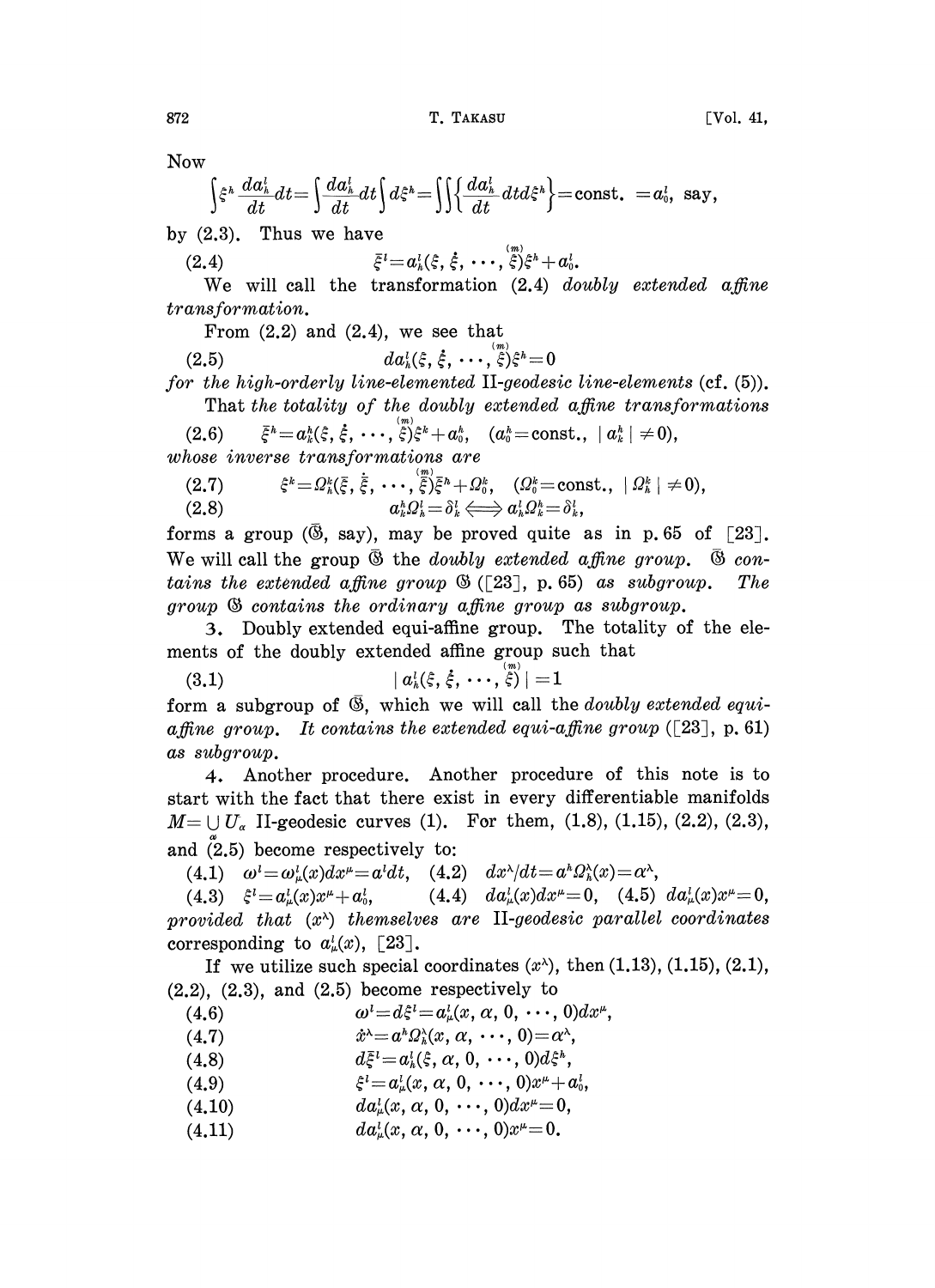## No. 10 Doubly Extended Geometries by Non-Connection Methods 873

5. Doubly extended affine connection. For a given doubly extended local affine connection  $\Gamma_{\mu\nu}^{\lambda}(x, \dot{x}, \cdots, x)$ , we define a doubly extended global affine connection  $\Gamma_{\mu\nu}^i(x, x, \dots, x)$ , we define a doubly<br>extended global affine connection  $\Gamma_{\mu\nu}^i(\xi, \dot{\xi}, \dots, \dot{\xi}) = \Gamma_{\mu\nu}^i(\xi, a, \dots, 0)$  by<br>(5.1)  $\Gamma_{\mu\nu}^i \Omega_i^{\lambda} d\xi^{\mu} = \Gamma_{\mu\nu}^{\lambda} \Omega_{\mu}^{\mu} dx^{\$ 

Thus we have

(5.3)  $\Gamma^l_{hk} \Omega_l^{\lambda} d$  $\begin{aligned} \text{have}\ \mathbb{E}_{hk}Q^\lambda_td\xi^k\! =& ( \varGamma^\lambda_{\mu\nu}\! -\! \varLambda^\lambda_{\mu\nu})\ \tilde{\varXi}_{k+1}^l\varGamma_{k}^{l-k} \end{aligned}$  $=(\Gamma^{\lambda}_{\mu\nu}-A^{\lambda}_{\mu\nu})\Omega^{\mu}_{h}dx^{\nu}, \qquad (5.4) \quad \Gamma^{l}_{h}$ Hence

$$
\dot{\xi}^{i} + \Gamma^{i}_{hk}\dot{\xi}^{h}\dot{\xi}^{k} = \dot{\xi}^{i} + \omega_{\lambda}^{l}(\Gamma^{\lambda}_{\mu\nu} - \Lambda^{\lambda}_{\mu\nu})\dot{x}^{\mu}\dot{x}^{\nu}
$$
\n
$$
\dot{x}^{i} + \Gamma^{l}_{hk}\dot{\xi}^{h}\dot{\xi}^{k} = \dot{\xi}^{l} + \omega_{\lambda}^{l}(\Gamma^{\lambda}_{\mu\nu} - \Lambda^{\lambda}_{\mu\nu})\dot{x}^{\mu}\dot{x}^{\nu}
$$

Now we have

(5.6)  $\ddot{\xi}^i \equiv \omega_\lambda^i (\ddot{x}^\lambda + A^\lambda_{\mu\nu} \dot{x}^\mu \dot{x}^\nu).$ 

Adding (5.5) and (5.6) side by side, we obtain

(5.7)  $\ddot{\xi} + \Gamma_{h k}^l \dot{\xi}^h \dot{\xi}^l$ 

 $-\omega_{\lambda}(x^2 + 2t)$ <br>y side, w<br> $k = \omega_{\lambda}^l(\ddot{x}^{\lambda} +$ <br>ne geometi 6. Doubly extended affine geometry by a non-connection method. We can extend doubly the Friesecke's formula  $\lceil 26 \rceil$ :

In order that  $\bar{L}_{\mu\nu}^{\lambda}$  and  $L_{\mu\nu}^{\lambda}$  may give one and the same parallelism, it is necessary and sufficient that there exists a non-null vector  $\psi_{\nu}$ , such that

 $\bar{L}_{\mu\nu}^{\lambda} = L_{\mu\nu}^{\lambda} + \delta_{\mu}^{\lambda} \psi_{\nu} + \delta_{\lambda}^{\lambda} \psi_{\mu}$ . (6.1) Hence  $(5.4)$  and  $(6.1)$  give

 $(6.2)$  $Q_t^{\lambda} \omega_{\mu}^b \omega_{\nu}^b \Gamma_{hk}^l = \delta_{\mu}^{\lambda} \psi_{\nu} + \delta_{\nu}^{\lambda} \psi_{\mu}$ .

By contraction  $\mu \rightarrow \lambda$ , we see that the vector  $\psi_{\nu}$  exists actually by<br>
(5.4) as will be seen as follows:<br>
(6.3)  $(n+1)\psi_{\nu} = \omega_{\nu}^q \Gamma_{pq}^p = \Gamma_{\lambda\nu}^{\lambda} - \Gamma_{\nu\lambda}^{\lambda}$ . (5.4) as will be seen as follows:

Hence the

Theorem. The high-orderly line-elemented II-geodesic curves in the large (1.14) consists actually of the piece-wise coherence continuation of the local paths  $\ddot{x}^{\lambda}+A^{\lambda}_{\mu\nu}\dot{x}^{\mu}\dot{x}^{\nu}=0$  by development by the developping factor  $\omega_{\lambda}^{l}(x, \dot{x}, \cdots, x)$ .

7. Doubly extended Euclidean geometry by a non-connection method.

(7.1) 
$$
ds^2 = g_{\mu\nu}(x, \dot{x}, \cdots, x) dx^{\mu} dx^{\nu}
$$

is always expressible in the form  $ds^2 = \omega^l \omega^l$ , where  $\omega^l$  is of the type (6). In this case the results of Art. 6 give a doubly extended Euclidean geometry by a non-connection method  $(cf, [2])$ .

## References

- [1] T. Takasu: Erweiterung des Erlanger Programms durch Transformationsgruppenerweiterungen. Proc. Japan Acad., 34, 471-476 (1958).
- [2] : Extended Euclidean geometry and extended equiform geometry under the extensions of respective transformation groups. I. Yokohama Math. J., 6, 89-177 (1958).
- $[3]$  --: Ditto. II. Ibid., 7, 1-88 (1959).